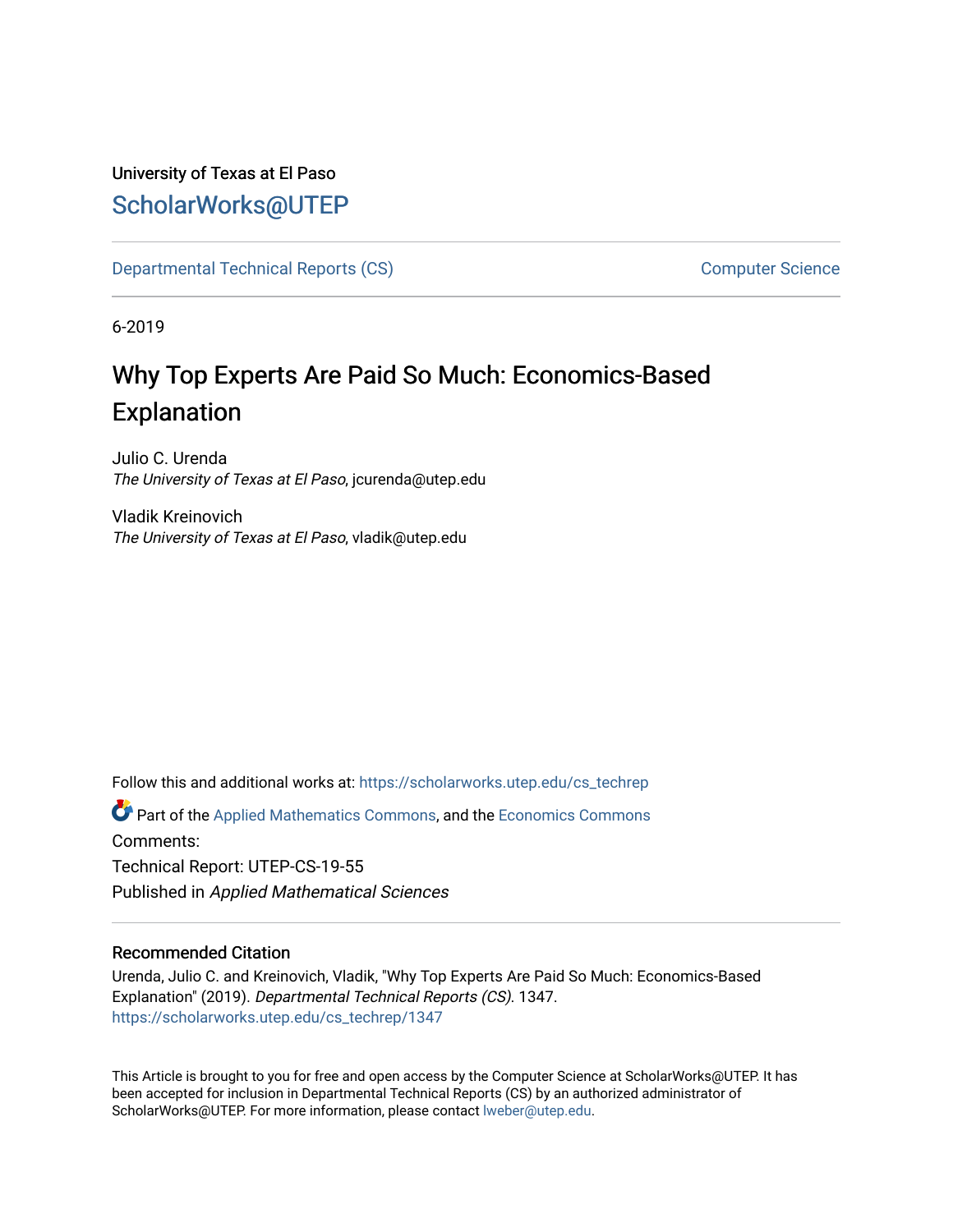## Why Top Experts Are Paid So Much: Economics-Based Explanation

Julio C. Urenda<sup>1,2</sup> and Vladik Kreinovich<sup>2</sup> <sup>1</sup>Department of Mathematical Sciences <sup>2</sup>Department of Computer Science University of Texas at El Paso 500 W. University El Paso, TX 79968, USA jcurenda@utep.edu, vladik@utep.edu

#### Abstract

At first glance, it seems that people should be paid in proportion to their contribution, so if one person produces a little more than the other one, he/she should be paid a little more. In reality, however, top performers are paid dis-proportionally more than those whose performance is slightly worse. How can we explain this from an economic viewpoint? We show that actually there is no paradox here: a simple economic analysis shows that in many area, it makes perfect economic sense to pay much more to top performers.

## 1 Formulation of the Problem

Top experts are well paid. Whatever area we take, top experts are paid much much more than those who are almost on the same level:

- top athletes get multi-million dollar contracts while those who can run, swim, etc., only slightly worse, get paid (if at all) several orders of magnitude less;
- top managers get millions of dollars, while managers who seem to have almost similar skills – but somewhat worse success rate – get paid much less: the difference between the salaries of the highest paid manager and the next highest is usually huge.

The same phenomenon occurs in many areas of activity such as book publishing, movie making, etc.; see, e.g.,  $[1, 2, 4]$  and references therein. Even university professors – although their salaries are much more equal – follow this trend: the salary of the highest-paid professor is more than an order of magnitude higher than the salary of the lowest-paid US professor.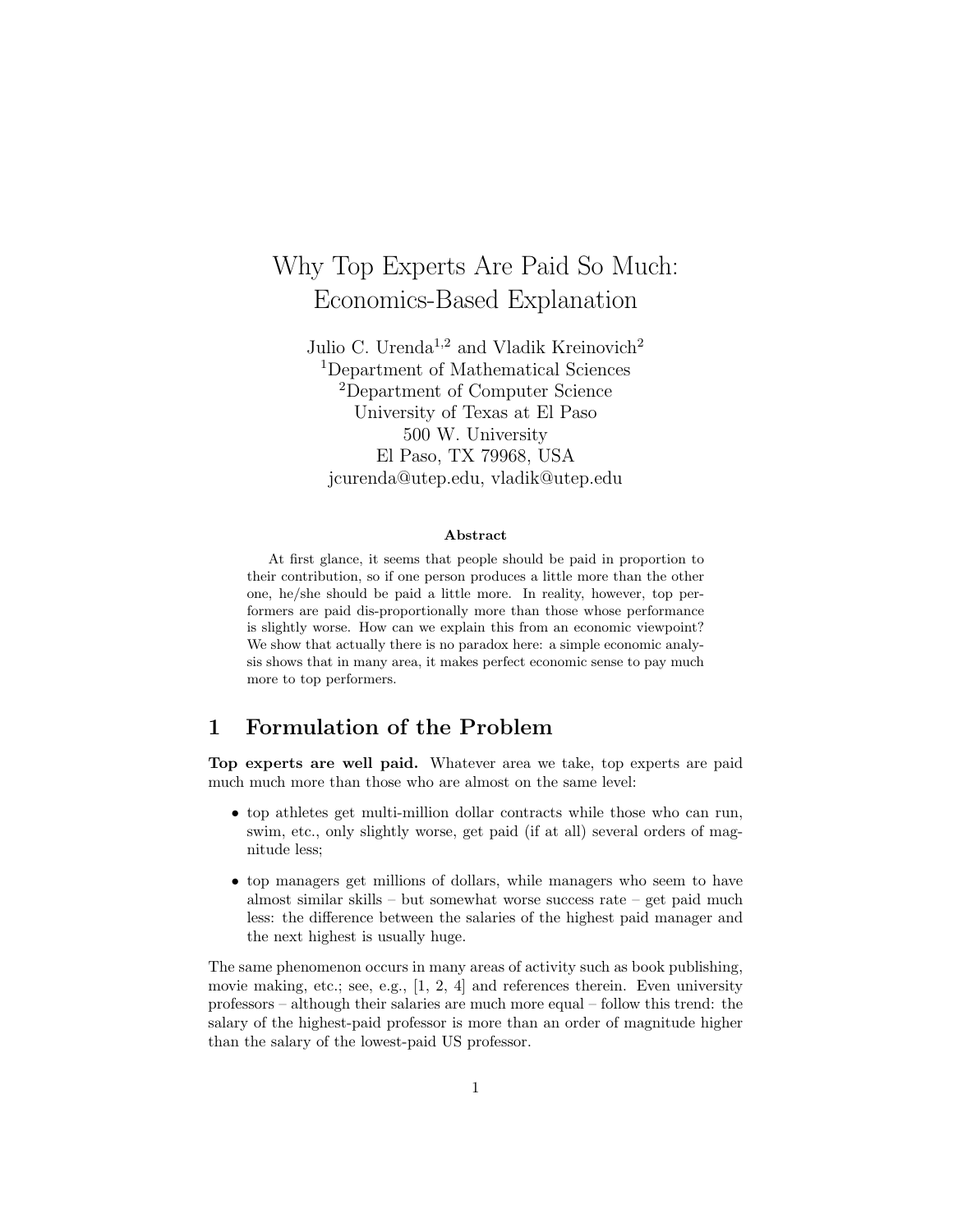From the economic viewpoint, this seem to be paradoxical. At first glance, from the economic viewpoint, this seems to be a paradox: in economics, everyone's pay should be proportional to this person's contributions, so why should a small different in performance lead to such a huge difference in salary?

If a company pays \$100K a year to a highly qualified worker, and then an even more qualified worked who is 10% better applies for the job, a reasonable ideas seems to pay this new person 10% more, i.e., \$110K per year – but not 10 times more. So why such a seeming overpayment of top professionals consistently happens in businesses where economy should be the main driving force? Even if we discard public universities which have other criteria of success, there are plenty of other examples where top professionals are seemingly overpaid. How can we explain this?

What we do in this paper. In this paper, we show that very high salaries of top experts actually make economic sense. Specifically, we provide a simplified model of this phenomenon – simplified enough so that it can be easily analytically studied – and we show that already in this simplified model, reasonable behavior leads to exactly the "overpayment" phenomenon – that top experts who are even slightly better get paid much more than their nearest competitors.

## 2 Our Explanation

How this phenomenon can be explained in the idealized case. As an example, let us consider investment fund managers. The quality of a money manager is determined by the return on investment that this person can achieve: better managers invest smarter and thus, provide a better return on investment, while not so good managers provide smaller return on investment.

In real life, returns on investment vary from one year to another. So, when we talk about quality of money managers, we need to take into account their average return on investment over a certain period of time.

The fund usually gets, every year, a certain percentage p of the invested money. Let us consider an ideal situation, in which every potential investor known the average return on investment  $r_i$  of each money manager i. Then, for each dollar invested with the  $i$ -th manager, the investor will get, on average, the additional amount  $r_i - p$ .

Each investor wants to maximize his/her amount of money. So, each investor will invest in a fund with the largest possible value of  $r_i-p$ . So, in this idealized situation, everyone will invest in the fund whose money manager is the superstar - i.e., the fund  $i_0$  for which the value  $r_i$  is the largest:  $r_{i_0} = \max_i r_i$ . This fund will earn money from all these investments, while all other funds will have no money to manage at all and thus, will not survive. A money manager for which  $r_i$  is almost the same as  $r_{i_0}$  but slightly smaller will earn nothing, while the find that hires the superstar money manager will earn billions. Because of this difference, it pays to provide a huge salary to the superstar manager.